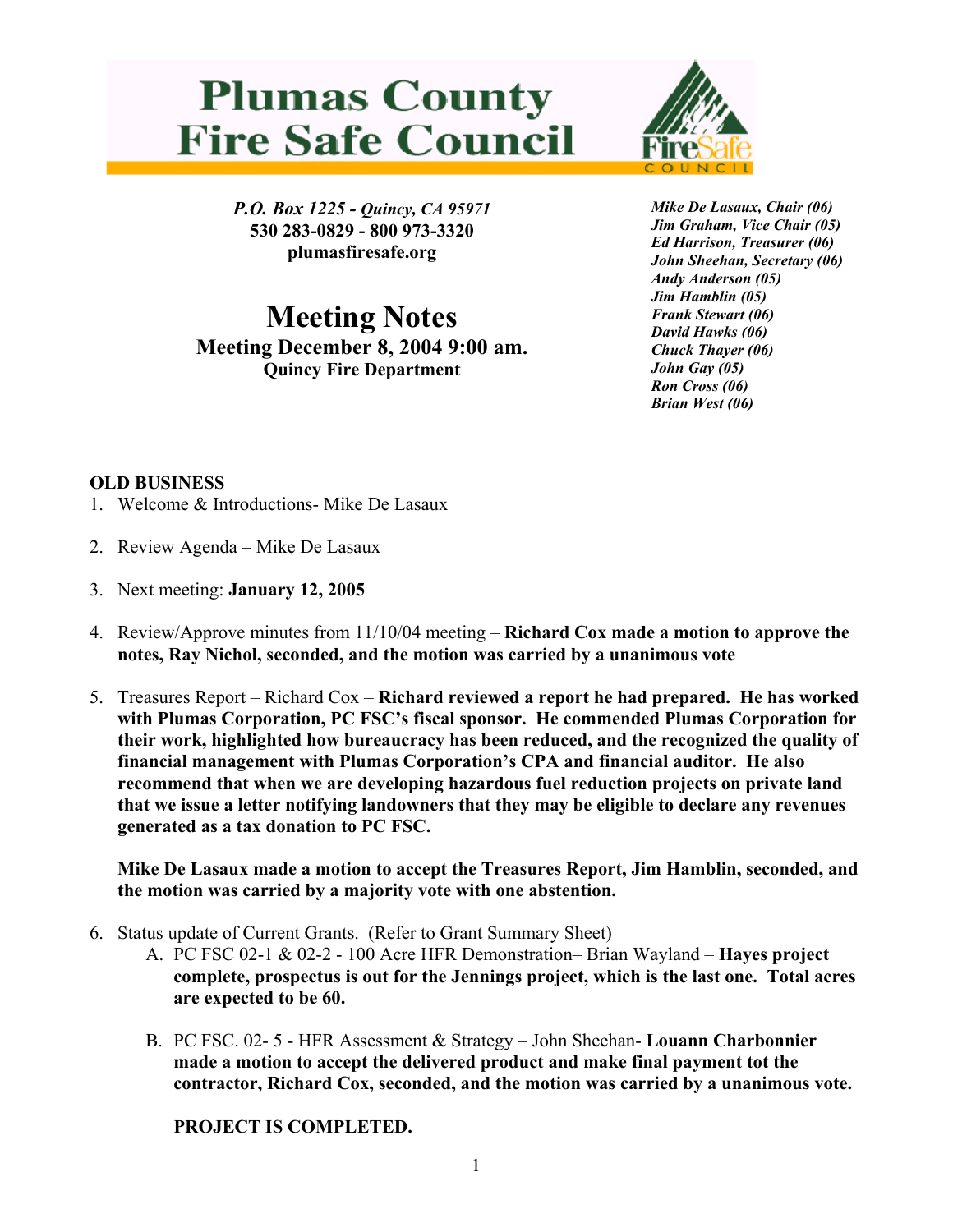- C. PC FSC. 02- 7 & 8 Plumas Eureka HFR –John Gay **All cured piles have been burned. Some green piles will be burned in the spring. There was a substantial savings on the project as much of it was completed by off district resources while in standby for fire severity. Mike Mc Court proposed to use leftover funds to Underburn the project.**
- D. PC FSC. 02- 9 NSAQMD Chipping in lieu of burning –John Sheehan **\$1,000 was committed to chipping in lieu of burning for some a Grizzly Creek.**
- E. PC FSC. 03- 1 Outreach Delleker/Portola HFR 125 acres John Sheehan- **Nothing new to report.**
- F. PC FSC. 03- 2 & 3 Indian Falls HFR 50 acres John Sheehan **Dan Howell, RPF, has submitted a letter to Mt. Hough DR to add acres to the project. The project needs to be extended.**
- G. PC FSC. 03- 4 & 5 Camp Layman HFR 50 acres- John Gay **All cured piles have been burned. Some green piles will be burned in the spring. There was a substantial savings on the project as much of it was completed by off district resources while in standby for fire severity. Mike Mc Court proposed to use leftover funds to Underburn the project.**
- H. PC FSC. 03- 6 & 7 Cromberg HFR 350 acres John Sheehan NEPA**/CEQA is completed by the RPF. Package will be handed of to the Beckwourth DR for issuing a Decision Memo. There is currently a commitment of 150 acres by participating landowners.**
- I. PC FSC 03–8 & 14 Project Development, and Coordination John Sheehan – **Nothing new to report.**
- J. PC FSC 03–9 & 04-9 Graeagle Fuelbreak THP 200 acres John Sheehan **Nothing new to report.**
- K. PC FSC 03-10 & 11 Quincy CSD HFR 17 acres John Sheehan – **Nothing new to report.**
- L. PCFSC 03 –12 & 13 Elderly/Disabled Defensible Space John Sheehan – **Nothing new to report.**
- M. PCFSC 03-16 50 acres Hazardous Fuel Reduction –Delleker North **-** John Sheehan **The project has been expanded to 60 acres. Tree felling has been completed.**
- N. PCFSC 03-17 FSC Coordination CY04 John Sheehan **Work continues by the coordinator and webmaster.**
- O. PCFSC 04-1, 2, & 8 C Road HFR John Sheehan **Nothing new to report.**
- P. PCFSC 04-3 & 10 Gold Mountain HFR Planning John Sheehan – **Nothing new to report.**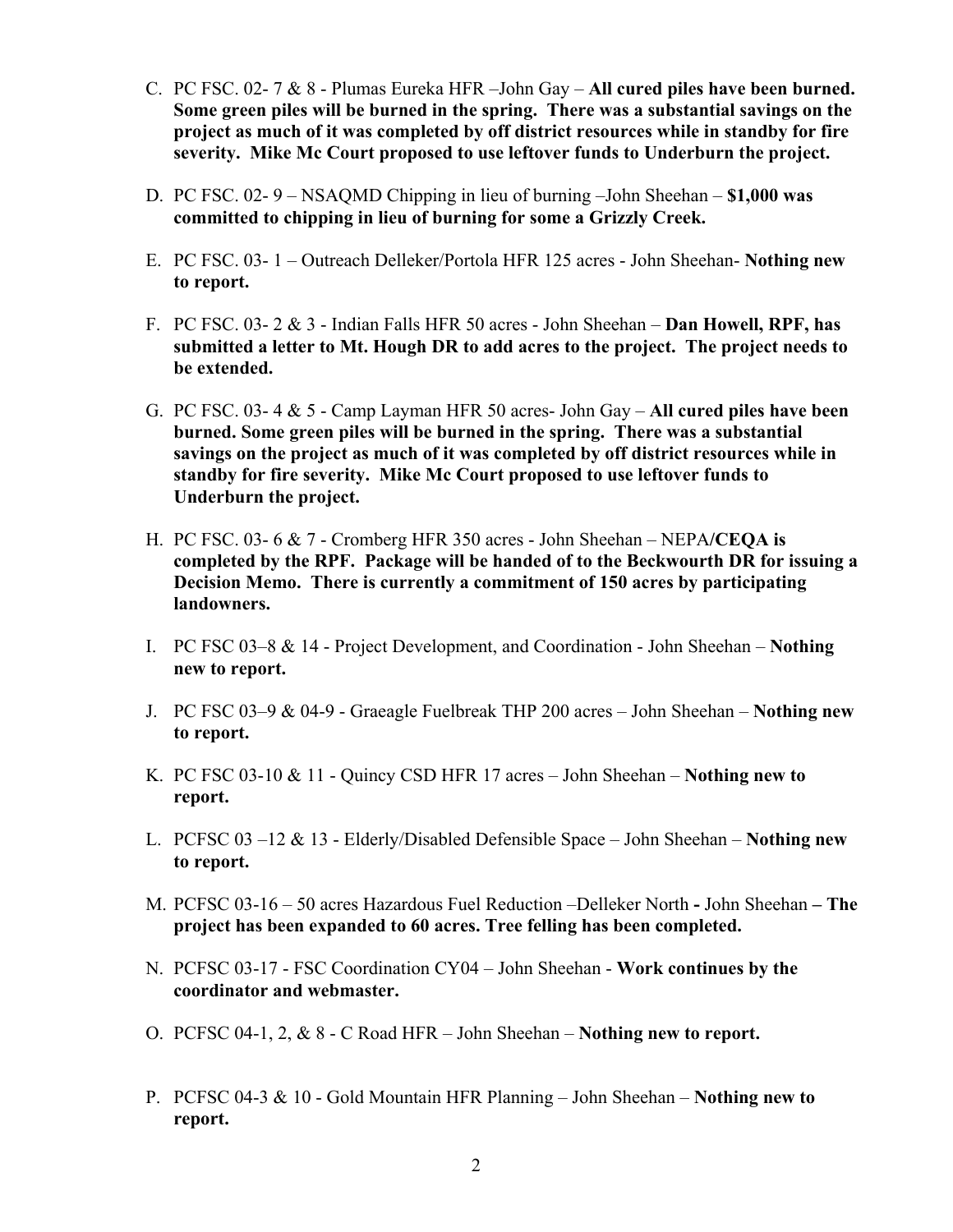- Q. PCFSC 04-4 & 12 Canyon Dam HFR Planning John Sheehan **Nothing new to report.**
- **R.** PCFSC 04-5 Countywide GIS Phase II John Sheehan **Dennis Miller reported that the project is coming to completion with the contractor providing requested layers. A product presentation will be made in the PC Board of Supervisors Chambers on Wednesday 12/15 at 1 PM by Vestra. The new GPS units have also arrived.**

## **PROJECT IS COMPLETED.**

- S. PCFSC 04-6 County Stewardship Proposal John Sheehan **Nothing new to report.**
- T. PCFSC 04-7 & 11 Red Clover (Genesee) HFR Planning John Sheehan **Nothing new to report.**
- 7. Grants Pending John Sheehan –

A. 05 CDF WUI-01 – Whitehawk HFR - John Sheehan- **No formal notice of declination has been received, but David Hawks has verbally notified the Council that the project did not make the cut for funding.** 

B. Solicitation of Grant ideas - CA FSC, RAC & Title III – John Sheehan- **The following projects will be developed into Grant requests:** 

- 1. **White Hawk HFR CA FSC & Title II**
- 2. **White Hawk HFR RPF Title III**
- 3. **PC FSC Coordination CA FSC & Title III**
- 4. **Public Education of HFR & showcasing Title II or III**

**Other potential project may include 1,000 acre of HFR around Grizzly Ranch Camp for Disabled Children & 400 acres inside Portola in the Woodridge Subdivision.** 

- 8. HFQLG –HFR project overview/relation to communities Opportunities Project mapping integration involving US FS, CDF and Fire Safe Council - PNF's fuel reduction out year program of work - John Gay – Nothing **new to report.**
- **9.** Acceptance of the Plumas County Community Wildland Fire Plan. – **Jerry Hurley The Core Plan Team needs to meet and make final corrections and additions to the draft Plan. Frank Stewart made a motion to approve the plan with suggested modifications by the Core Team, John Sheehan seconded, and the motion was carried by a majority with one no vote.**
- **10.** Board Member Nomination– Mike De Lasaux **With the exception of Richard Cox, those Board members whose tenure was up were agreeable to another two-year term on the Board. Additionally Ed Harrison, Ron Cross & Brian West was nominated to be Board Members. Richard Cox made a motion to elect the outgoing Board members and add the three new persons to two-year terms on the PC FSC Board. John Sheehan seconded and the motion was carried by a unanimous vote.**

**A vote of officers was then conducted. Mike De Lasaux offered his resignation as Chair, there was no other nomination, due to an absence of potentially interested Board members, Jim Graham was nominated as Vice Chair, John Sheehan was nominated as Secretary, and Ed Harrison was nominated as Treasure. Richard Cox made a motion to appoint the nominated persons as officers. Steve Windward seconded and the motion was carried by a unanimous vote.**